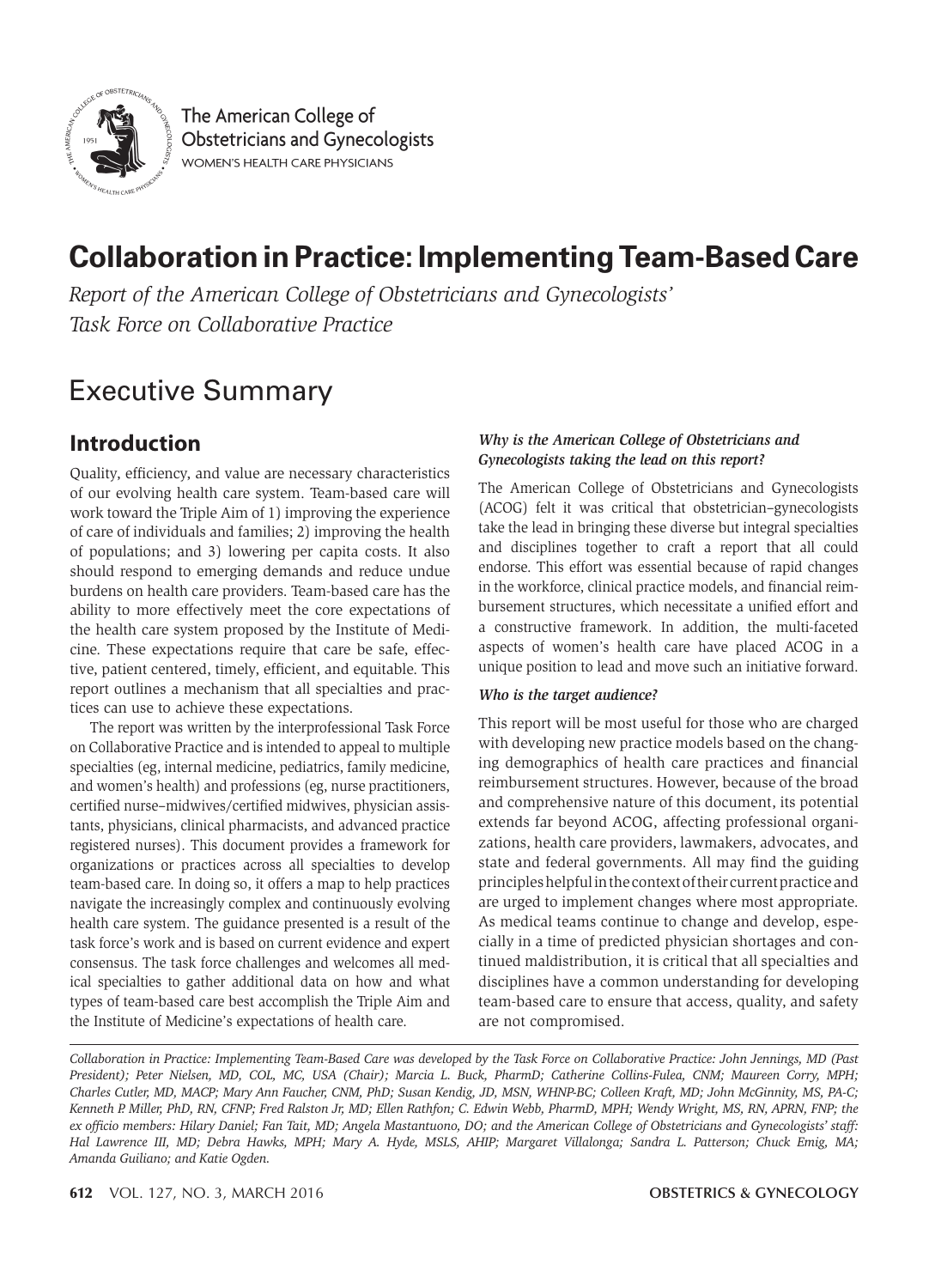# **The Approach**

#### **About the Task Force**

As part of his presidential initiative in summer 2014, John C. Jennings, MD (then President of ACOG), convened the interprofessional Task Force on Collaborative Practice to revise ACOG's 1995 *Guidelines for Implementing Collaborative Practice* publication. The task force was charged with updating and broadening the original publication, exploring team-based practice among all specialties (not just women's health care) as a model of health care delivery that encourages a patient- and familycentered approach, responds to emerging demands, and reduces undue burdens on health care providers. In doing so, the task force was asked to first consider efficiency, quality, and value in implementation of team-based care models rather than giving primary consideration to either current or proposed payment reimbursement methods.

The task force included representatives from ACOG, American Academy of Pediatrics, American College of Physicians, American Academy of Physician Assistants, American Association of Nurse Practitioners, American College of Clinical Pharmacy, American College of Nurse-Midwives, Institute for Patient- and Family-Centered Care, National Association of Nurse Practitioners in Women's Health, and National Partnership for Women and Families.

#### **Methodology**

The MEDLINE database, the Cochrane Library, and ACOG's own internal resources and documents were used to conduct a literature search and to locate relevant articles. The search was restricted to articles published in the English language. Priority was given to articles that reported the results of original research, although review articles and commentaries also were consulted. Guidance published by organizations or institutions were reviewed, and additional studies were located by reviewing references of identified articles. When reliable research was not available, expert opinions were used.

Studies were reviewed and evaluated for quality according to the method outlined by the U.S. Preventive Services Task Force:

- I Evidence obtained from at least one properly designed randomized controlled trial.
- II-1 Evidence obtained from well-designed controlled trials without randomization.
- II-2 Evidence obtained from well-designed cohort or case-control analytic studies, preferably from more than one center or research group.
- II-3 Evidence obtained from multiple time series with or without the intervention. Dramatic

results in uncontrolled experiments also could be regarded as this type of evidence.

III Opinions of respected authorities, based on clinical experience, descriptive studies, or reports of expert committees.

Following review of these publications, the task force developed guiding principles, which would form the basis for the document, based on current evidence and expert consensus. The task force acknowledges that some areas of the document are based largely on expert consensus because substantial published data are unavailable. In these areas, the task force calls for this document to serve as an impetus for developing additional data on team-based care and clinical outcomes.

#### **Endorsements**

Endorsement from the following organizations has resulted in a highly peer-reviewed and widely accepted document:

- American Academy of Pediatrics (AAP)
- American Academy of Physician Assistants (AAPA)
- American Association of Nurse Practitioners (AANP)
- ◆ American College Health Association
- American College of Clinical Pharmacy (ACCP)
- ◆ American College of Nurse–Midwives (ACNM)
- American College of Osteopathic Obstetricians & Gynecologists (ACOOG)
- American College of Physicians (ACP)
- American Society of Addiction Medicine
- Association of Physician Assistants in Obstetrics and Gynecology (APAOG)
- Association of Women's Health, Obstetric and Neonatal Nurses (AWHONN)
- Gerontological Advanced Practice Nurses Association (GAPNA)
- Institute for Healthcare Improvement
- Institute for Patient- and Family-Centered Care (IPFCC)
- National Association of Nurse Practitioners in Women's Health (NPWH)
- National Association of Pediatric Nurse Practitioners (NAPNAP)
- National Organization of Nurse Practitioner Faculties (NONPF)
- Pacific Business Group on Health
- Society for Physician Assistants in Pediatrics (SPAP)

The following organizations have reviewed and supported this report:

- ◆ Academy of Nutrition and Dietetics
- American Osteopathic Academy of Addiction Medicine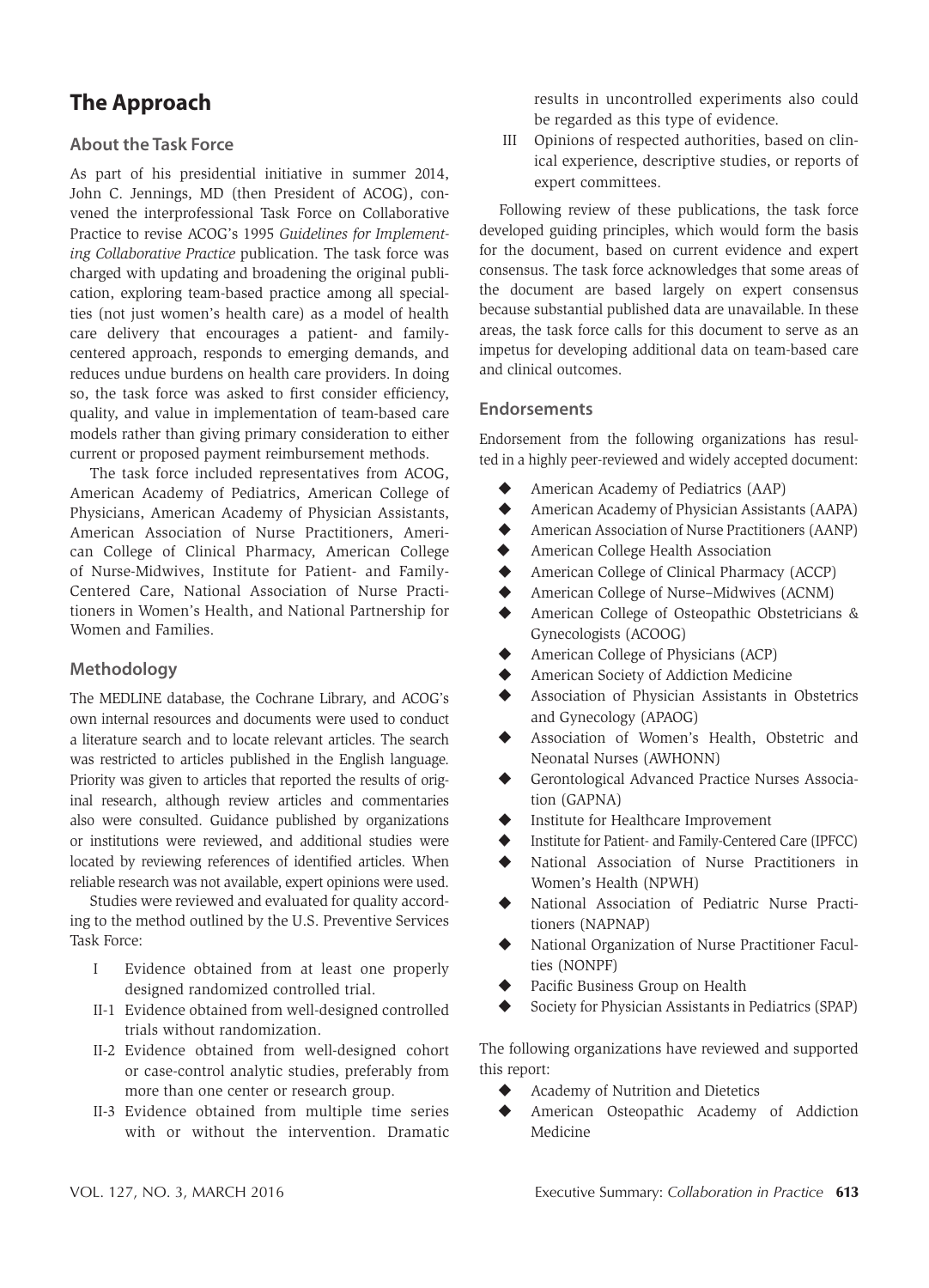# **Definitions**

#### **Team-Based Care**

Team-based care is the provision of health services to individuals, families, and/or their communities by at least two health care providers who work collaboratively with patients and their families—to the extent preferred by each patient—to accomplish shared goals within and across settings to achieve coordinated, high-quality care. A team-based model of care is one that strives to meet patient needs and preferences by actively engaging patients as full participants in their care while encouraging all health care providers to function to the full extent of their education, certification, and experience.

In order to manage large amounts of information and multiple handoffs, seamless communication and transitions among health care providers (within a team or among teams) are required to support wellness and to care for patients with complex health conditions. These transitions require a shift to interprofessional collaboration that entail a necessary evolution away from single-provider care to a teambased approach, which ensures patient centeredness, quality, and efficiency.

#### **Collaborative Practice**

Collaboration is a process involving mutually beneficial active participation between autonomous individuals whose relationships are governed by negotiated shared norms and visions. Collaboration is necessary for a team to function optimally, but team-based care requires more than collaboration. Each member of the team has knowledge and skills that contribute to the work, service, and problem-solving that are the purpose of the team. Together, team-based care and collaboration foster meaningful engagement of patients and families in decision making about patients' care.

The learned experience of collaboration and teamwork ideally begins with education programs embedded in the training curriculum of health care providers. However, establishing interprofessional collaboration within a team also requires experiential learning, building respectful relationships, and time.

#### **The Team**

The care team for a given patient is composed of health care providers (any licensed member of the team who provides clinical care to the patient) with the training and skills needed to provide high-quality, coordinated care specific to the patient's clinical needs and circumstances. However, the definition of a team may expand beyond the traditional concept that all team members must be in the same location. For example, a patient's team can span multiple practices and locations, especially through the use of telehealth. What is key and essential about team-based care is the movement toward enhancing communication and connectivity within and among teams so that care becomes fluid and transparent to the patient and family.

It is also important to note that the team includes health care providers as well as nonclinical team members. Also, each team is unique and, although the patient always will remain a team member, other members of a team are fluid and may change as patient care needs change.

#### *Does every patient need an entire team?*

Yes. When implemented, team-based care provides an integrated care process over the course of not just a specific or singular experience, but across a patient's lifespan and within a regionalized care system. Ensuring coordinated and enhanced communication and connectivity among all health care providers who attend to the patient will reduce instances of overuse or unnecessary testing and improve the patient experience of care.

# **Guiding Principles**

#### *The patient and families are central to and actively engaged as members of the health care team.*

Care always should be patient centered in that it is focused on the health needs of the patient; respects the patient's values, preferences, and goals; is based on an enduring personal relationship; and sees the patient as a partner in managing his or her health and making health care decisions. This patient centeredness should be as valued as clinical outcomes.

This principle can be accomplished by establishing shared, clearly articulated goals for the process and outcomes of care, driven by the values and preferences of the patient. These goals should be mutually decided and agreed upon by the patient, the family (according to patient preference), and the health care team.

#### *The team has a shared vision.*

The team's vision embraces patient expertise, perspectives, priorities, and needs and integrates those into the fundamental precepts of team-based care. Teams must see themselves as an integrated body of knowledge and skills that works together toward common goals rather than as individuals practicing in parallel. Teams should identify goals that all team members, including the patient, agree upon.

#### *Role clarity is essential to optimal team building and team functioning.*

Each team member is respected and recognized for his or her expertise. The team focus is on meeting the needs of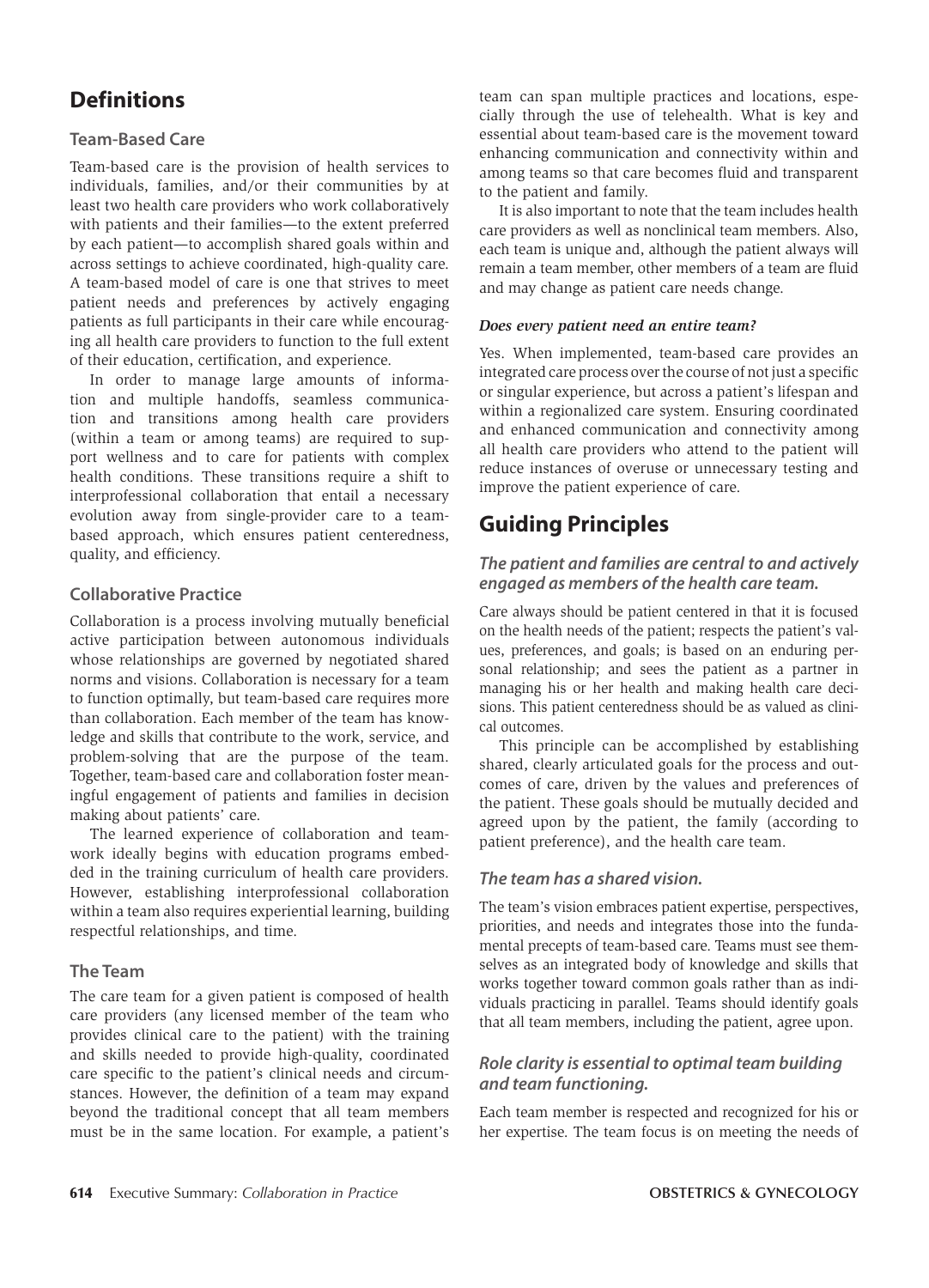the patient while maximizing the expertise of health care providers on the team. It is critical to mutually define the roles and responsibilities of each member, based on the goals and needs of the patient and each member's qualifications.

#### *All team members are accountable for their own practice and to the team.*

Team members practice to the best of their abilities; consistently act in the best interests of patients, considering cost, quality, and timely delivery of care; accept only those responsibilities for care that are within their scope of practice and are appropriately based on their experience; integrate their profession-specific recommendations with other team members' recommendations for care; and maintain education necessary for licensure and credentialing. Accountability is one of the best ways to develop trust with patients and families.

Continuous professional development among all team members is essential. In addition, team members create and agree upon circumstances for consultation or referral that reflect and support professional responsibility in decision making. Teams should focus on decreasing or eliminating care that provides no benefit and may even be harmful; teams should provide care that has high value.

#### *Effective communication is key to quality teams.*

Team communication serves the dual purpose of providing an opportunity to relay important information about the task-related responsibilities of the team and providing evidence about the nature of the team's interprofessional performance. It creates a culture that enables a continuous learning environment within the practice and translates to better and more-efficient care. Optimizing communication requires trust, honesty, transparency, and timeliness.

#### *Team leadership is situational and dynamic.*

The current health care environment necessitates a situational and collaborative approach to team leadership that best meets patient needs and goals. Thus, the team member who can best address the priority needs of the patient assumes the lead health care provider role. "Shared power" often is used synonymously with collaboration and team care and connotes a collective approach to optimizing care.

Changes in leadership should result from the team's overall and unified discussion concerning the best path of care for the patient at any given point in time. Practices should encourage patients to be a part of the decision-making process regarding team role and responsibility changes and, if patients are not part of this process, they should receive complete, timely information regarding these changes.

# **Implementation of Team-Based Care**

Team-based care, coupled with traditional and nontraditional but evidence-based implementation tools such as telehealth and virtual teams, has the potential to improve health disparities and improve health care access for more of the U.S. population.

It is essential to first assess the needs of the population being served. The composition of a care team will then depend on the local population and population health. Health disparities exist across the country and are common among patients who live in regions with poor access to primary and specialty health care.

Team-based care has the potential to expand the venues at which health care is delivered. In addition to the traditional settings of care, a variety of additional options for health care delivery should be considered when implementing a team-based practice. Such settings include but are not limited to colleges, churches, homeless shelters, public housing projects, public schools, mobile health units, birth centers, adult day centers, nursing homes, patients' homes, continuing care retirement communities, retail clinics, prisons, and juvenile detention facilities.

Finally, telehealth has broad and growing applications in health care delivery and also should be considered for delivering team-based care, especially when access is limited. However, fully incorporating telehealth more broadly into practice requires additional emphasis and clarity in the curriculum for all health care providers. Professional health care curricula should support wide use of and instruction in best practices associated with telehealth, particularly to support rural and underserved settings.

### **Statutory and Regulatory Considerations for Team-Based Practice**

Practices and health care providers should be aware of their state requirements and obtain appropriate legal advice when considering entering into legal agreements designed to support team-based care, such as employment, consultation, or supervisory agreements. In addition, although the integrated team-based approach represented in this document is one in which health care providers should be able to practice to the full extent of their education, certification, and experience, practices should recognize that scope of practice and licensure are ultimately established by laws and requirements in each state. Health care providers and practices seeking to build interprofessional health care teams should understand the scope of practice and licensure of each member of the health care team. Health care providers and practices also should understand how such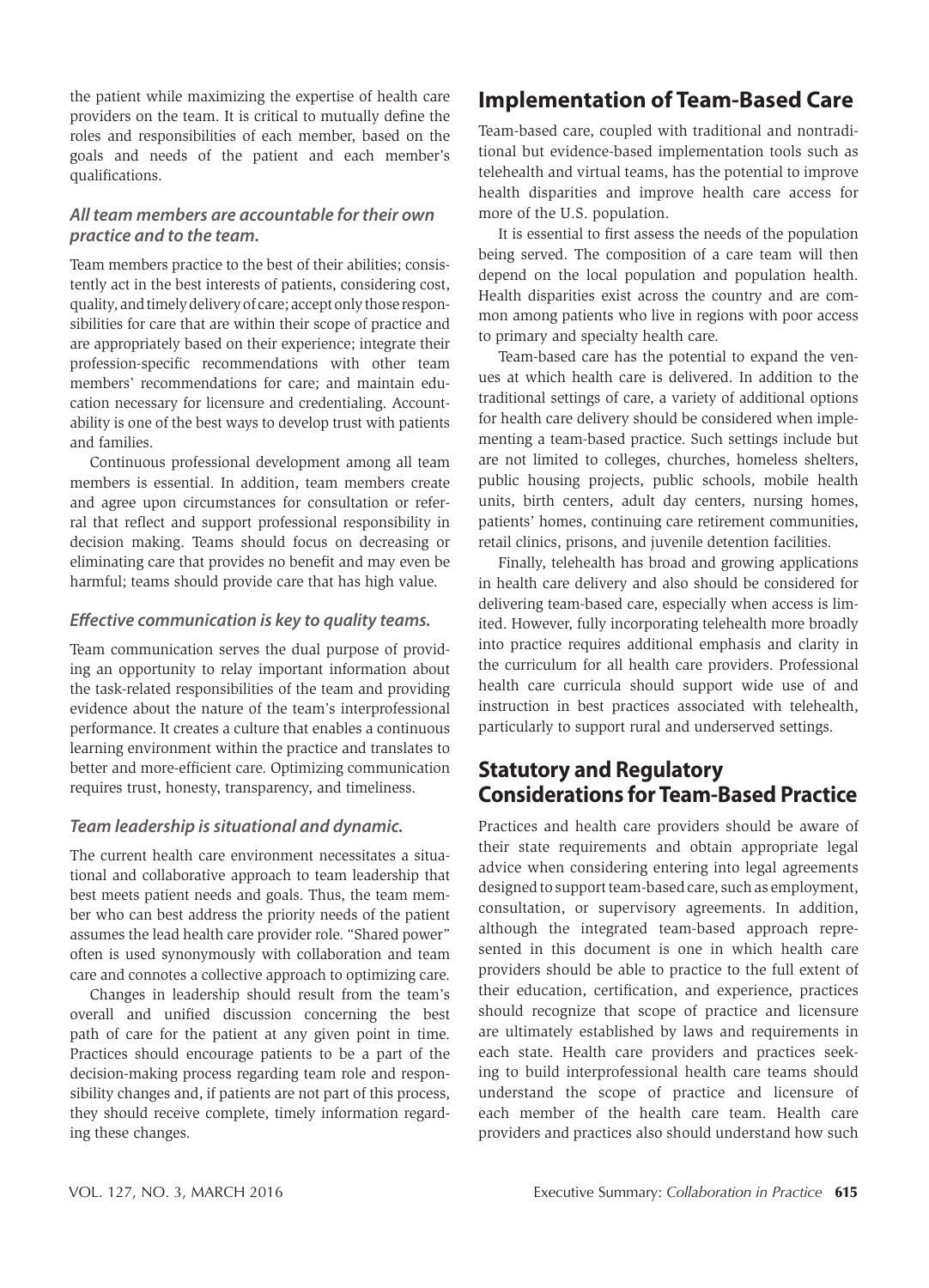scope of practice is determined, including state law and regulatory requirements, so that all health care providers within the team can function at the highest level of education, certification, and experience within the confines of their state's regulatory scheme.

Although authority for scope of practice determination and regulation resides with individual states, professional health care associations have established and should continue to establish clinical practice guidance and should promote uniform educational requirements, standards of care, and standards of conduct for their specific professions. States should rely on clinical guidance set by professional associations when licensing and regulating health care providers. This would help bring uniformity to licensure rules and practice norms across all states.

### **Opportunities for Implementation**

Key challenges exist in the implementation of team-based care as a result of the current regulatory environment. Some cannot be resolved immediately or solely by the team or practice itself; however, each challenge represents an opportunity. Most important though, is the willingness to work toward achieving the guiding principles (as outlined in Chapter 2). Opportunities for change center around cost and payment; practice functionality, workflow, and communication; and partnering with patients.

#### **Cost and Payment Tied to Quality**

Support for team-based care should focus on reimbursement for improved outcomes, while patients, payers, hospitals, and practices are held accountable for costs. Payers should create incentives for high-value care that improves outcomes while decreasing costs. In addition, this care should be supported by evidence-based guidance and best practice, and delivered in a team-based care model. However, payers also should recognize that there will be instances when high-value care will not decrease cost or when the cost savings is not seen in the short-term.

Payment systems should evolve so that all members of the team can benefit from financial incentives based on outcomes and value of care instead of exclusively by procedure or volume of procedures; outcomes measured may include patient adherence, patient experience, maintaining preventive services at high rates [Healthcare Effectiveness Data and Information Set (HEDIS) metrics], and minimizing hospital admission and readmission.

#### **Practice Functionality, Workflow, and Communication**

As health care providers are increasingly encouraged to function to the full capability of their education, certification,

and experience, practices may initially struggle with how to best allocate responsibility to various members of the team. Navigating the interconnectivity of scope, complexity, cost, revenue, and health care provider availability can be difficult, and individual health care provider attitude can exacerbate the challenge. Professional respect and willingness to understand skills of all members of the team are foundational to fostering effective workflow.

#### **Partnering With Patients**

Perhaps the most underappreciated challenge facing practices seeking to establish a collaborative approach to care is that of designing clinical, operational, and administrative services that are built on a firm commitment to build partnerships with patients. This includes engaging the patient in shared decision making so that health care decisions are based on best evidence as well as a patient's values, goals, and preferences. These challenges can be overcome through a number of strategies, including the following: educating team members on the beneficial effects of partnering with the patient and family; using reliable, high-quality decision aids and other decision support tools and patient engagement techniques that help health care providers present evidence-based information on all care options; ensuring clarity of the lead health care provider, the role of each team member, and providing appropriate contact information to assist in management of the patient's condition; and facilitating the patient's participation in shaping his or her clinical goals and outcomes.

# **Conclusion**

Optimally implemented, the team-based approach provides integrated care over the course of a specific experience, as well as across a patient's lifespan and within a regionalized care system. Some aspects of creating a team-based approach may be difficult to implement or transition to at first, but long-term benefits (such as achieving the Triple Aim) are expected to outweigh short-term difficulties. Many practices already may be informally functioning in a teambased care model, so the transition may be fairly straightforward. For some practices, the transition will be more about building upon and codifying informal approaches or policies that already exist. Others may require analysis and redistribution of responsibilities to safely increase efficiency. In addition, there may be some practices that will identify more opportunity to build in patient and family feedback. The guiding principles are intended to provide practices and organizations with a practical blueprint of how to successfully transition to a team-based approach.